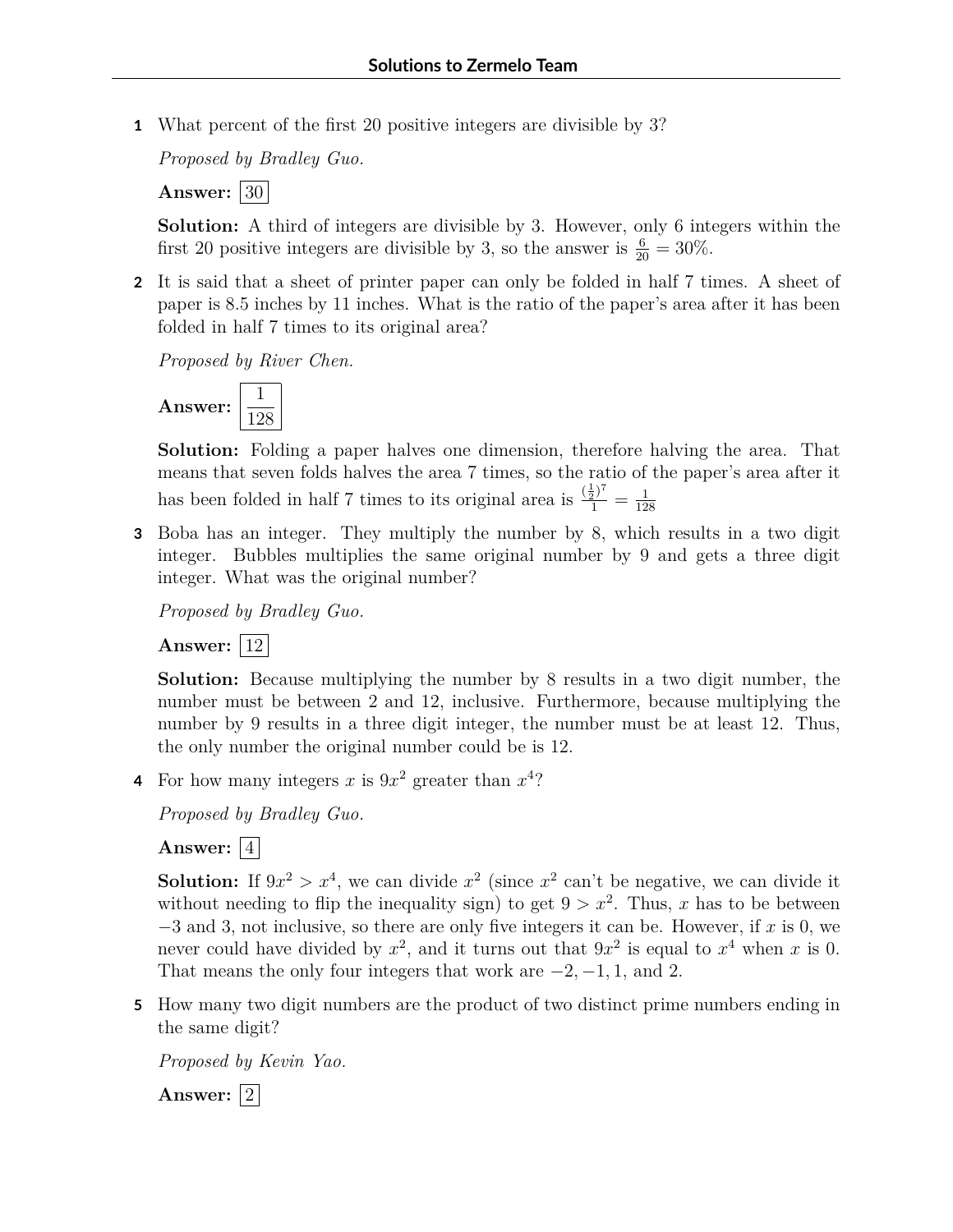**Solution:** We know that the two numbers cannot both be larger than 10, as then their product would be at least three digits. That means that one of the numbers has to be an one digit prime. Looking at the one digit primes, we can see that if the prime is 3, we can multiply it by 13 or 23 to form a two digit number, but 33 isn't prime and 43 makes the product larger than 99. If the prime is 5, no number ending in 5 greater than 5 can't be prime. If the prime is 7, the first prime number ending in the same digit larger than that prime is 17, but that product is larger than 100. As there are no other one digit primes, the only products possible are  $3 \cdot 13 = 39$  and  $3 \cdot 23 = 69$ .

**6** A triangle's area is twice its perimeter. Each side length of the triangle is doubled, and the new triangle has area 60. What is the perimeter of the new triangle?

*Proposed by Bradley Guo.*

**Answer:** 15

**Solution:** Since the new triangle has area 60, the old triangle must have had area  $\frac{60}{4}$  = 15. That tells us that the old triangle had perimeter  $\frac{15}{2}$ , so the new one must have perimeter  $\frac{15}{2} \cdot 2 = 15$ 

**7** Let *F* be a point inside regular pentagon *ABCDE* such that  $\triangle FDC$  is equilateral. Find ∠*BEF*.

*Proposed by Kevin Wu.*

**Answer:**  $|6|$ 

**Solution:** The angles in a regular pentagon are all 108°. Thus,  $\angle EDF = \angle BCF =$  $108 - 60 = 48^\circ$ . Since  $\triangle$  FDC is equilateral,  $\overline{DC} = \overline{DF} = \overline{FC}$ . That means that  $\overline{ED} = \overline{FD}$ , so  $\triangle EDF$  is isoceles. This tells us that  $\angle EFD = \frac{180-48}{2} = 66$ . Then,  $\angle EFB = 360 - 60 - 66 - 66 = 168$ . Due to symmetry,  $\overline{EF} = \overline{FB}$ , so  $\angle BEF =$  $\frac{180-168}{2} = 6^{\circ}.$ 

**8** Carl, Max, Zach, and Amelia sit in a row with 5 seats. If Amelia insists on sitting next to the empty seat, how many ways can they be seated?

*Proposed by Bradley Guo.*

**Answer:** 48

**Solution:** Notice that Amelia and the chair must always be together, so we can think of Amelia and the empty chair as one being, Chairmelia. If we seat Chairmelia, Carl, Max, and Zach, there are  $4! = 24$  ways to arrange them. However, the arrangement of the chair and Amelia can happen in two ways, with the the chair being left of Amelia or right of Amelia. Thus, there are  $24 \cdot 2 = 48$  ways.

**9** The numbers 1*,* 2*, ...,* 29*,* 30 are written on a whiteboard. Gumbo circles a bunch of numbers such that for any two numbers he circles, the greatest common divisor of the two numbers is the same as the greatest common divisor of all the numbers he circled. Gabi then does the same. After this, what is the least possible number of uncircled numbers?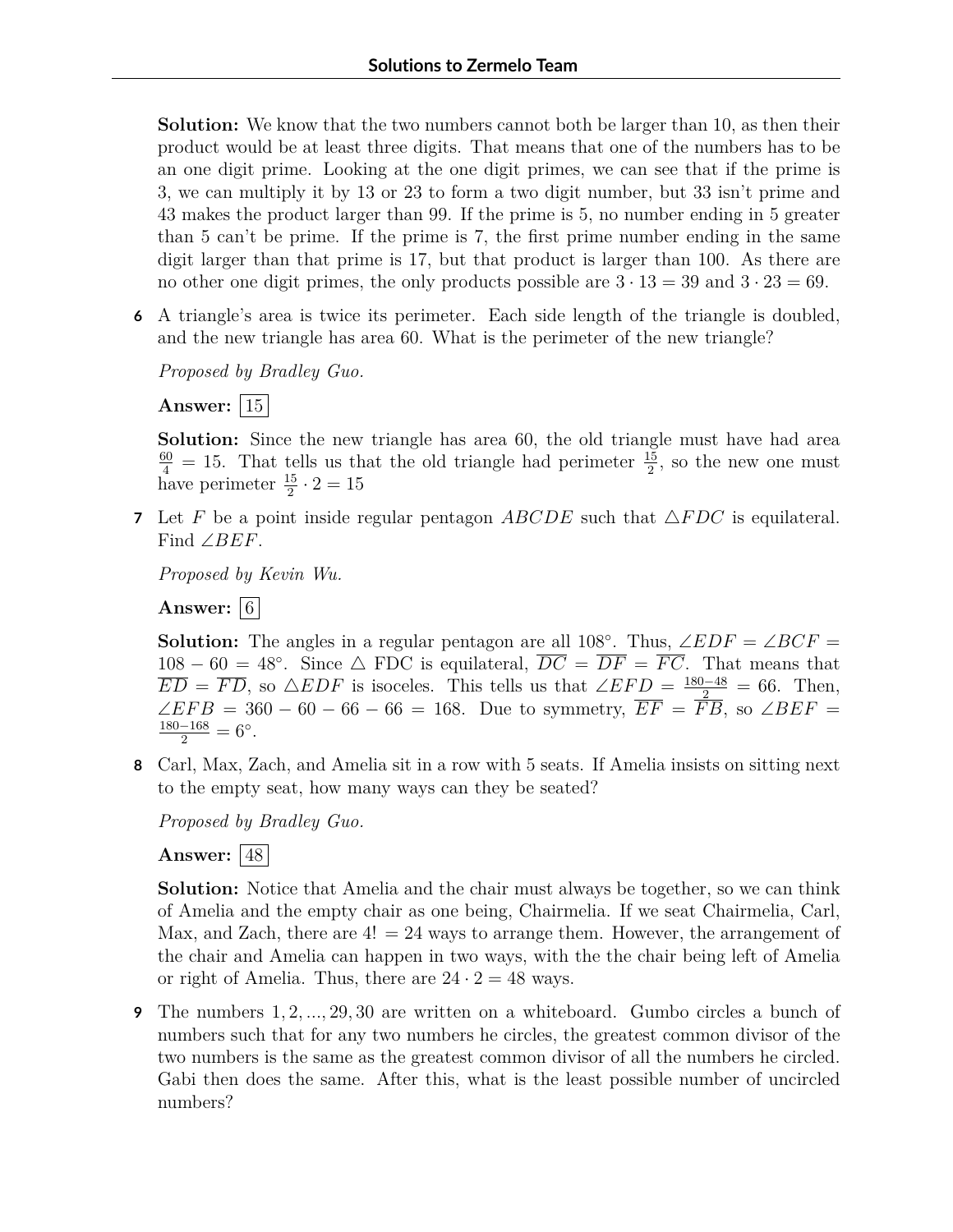*Proposed by Nathan Cho.*

**Answer:** |12|

**Solution:** Call a set *S good* if the pairwise gcds of numbers in *S* is constant.

We note that there are 10 prime numbers that are less than or equal to 30.

*Claim* If there are *k* distinct prime factors appearing in the prime factorizations of all numbers in a set *S*, then any subset  $A \subset S$  with  $|A| > k + 1$ , then *A* cannot be *good*.

*Proof.* By assumption, *A* is good with greatest common divisor *c*. Then, let

$$
B = \left\{ \frac{a}{c} \mid a \in A \right\}.
$$

Since we are dividing out by the greatest common divisor, any two numbers in *B* must be coprime.

Let prime *p* appearing as a divisor in set *S*. Then, note that if *p* appears in the factorizations of multiple numbers in *B*, then clearly those numbers are not coprime. Hence, it follows that *p* can only divide one number in *B*.

Since at most one number in *B* can be 1, and no numbers in *B* can be equal, we see that choosing  $k + 2$  numbers would imply that at least  $k + 1$  numbers of *B* are not equal to 1. But by pigeonhole principle, this would mean that there would have to be two numbers that are divisible by the same prime, which is contradiction.  $\Box$ 

By our claim, Gumbo can choose at most 11 numbers. If we remove these numbers from *S*, we see that we are left with at least 6 prime numbers, since we can at most remove one occurrence of a number divisible by any given prime, and only 4 primes occur exactly once in our original *S* (namely, 17, 19, 23, 29).

It follows from our claim once more that Gabi can choose at most 7 numbers from the new *S*. Hence, the two can choose at most 18 distinct numbers, which we will show by example must be possible:

Gumbo can choose the numbers

1*,* 3*,* 5*,* 7*,* 11*,* 13*,* 16*,* 17*,* 19*,* 23*,* 29*,*

while Gabi chooses the numbers

$$
2, 4, 6, 10, 14, 22, 26.
$$

Thus, the answer is  $30 - 18 = |12|$ .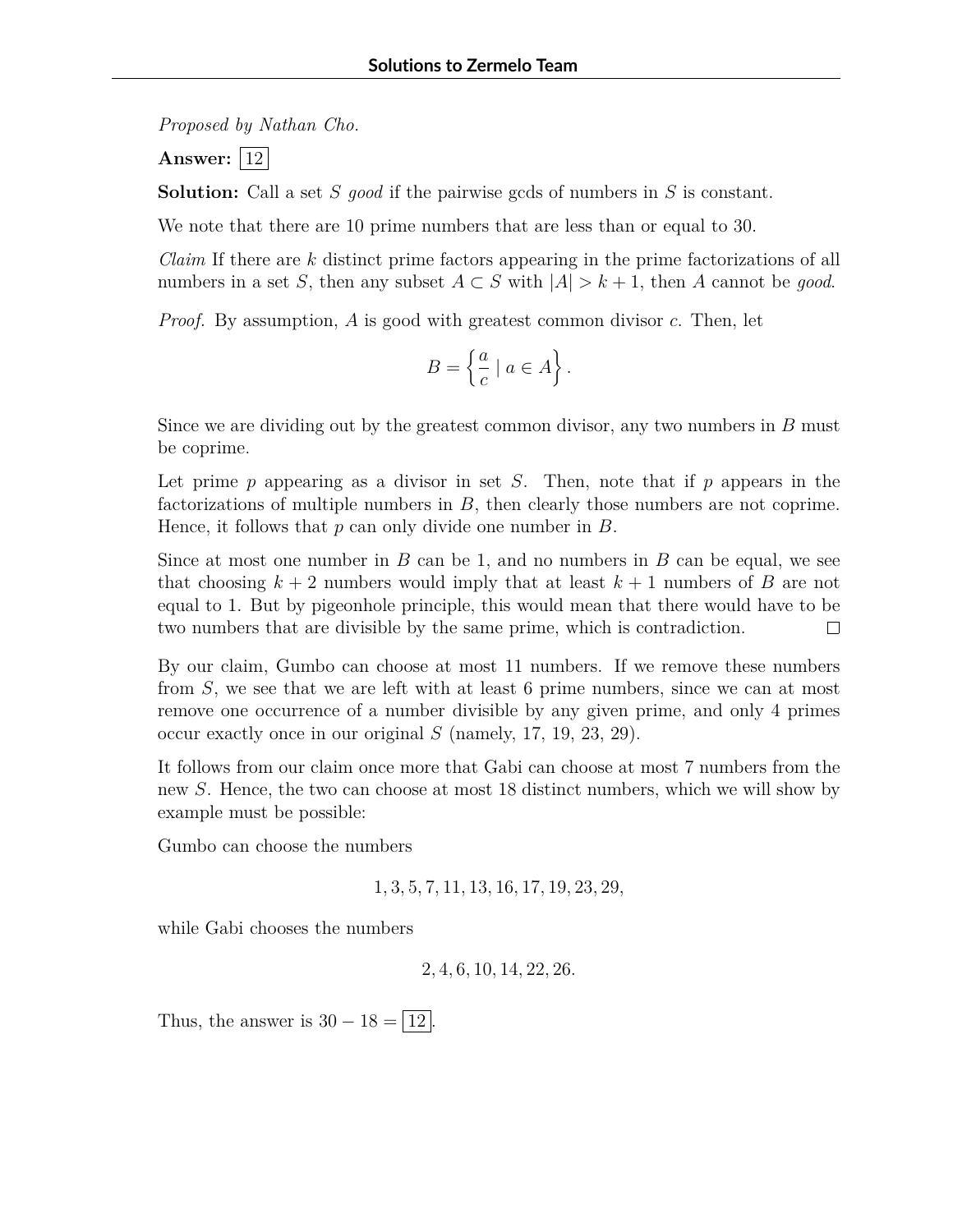**10** Via has a bag of veggie straws, which come in three colors: yellow, orange, and green. The bag contains 8 veggie straws of each color. If she eats 22 veggie straws without considering their color, what is the probability she eats all of the yellow veggie straws?

*Proposed by Bradley Guo.*



**Solution:** Let us instead consider the straws that she does not eat. She has two straws remaining at the end, if she eats all yellow straws, none of them can be yellow. There are  $\binom{24}{2}$ 2 ) ways to choose the color of both straws, and only  $\binom{16}{2}$ 2 ) for neither to be yellow, so the answer is  $\frac{10}{23}$ 

**11** We call a string of letters *purple* if it is in the form *CV CCCV* , where *C*s are placeholders for (not necessarily distinct) consonants and *V* s are placeholders for (not necessarily distinct) vowels. If *n* is the number of *purple* strings, what is the remainder when *n* is divided by 35? The letter y is counted as a vowel.

*Proposed by Elina Lee and Nathan Cho.*

**Answer:** 15

**Solution:** Since y is a vowel, we know there are 6 vowels and 20 consonants. We can also see that

 $n = 20 \cdot 6 \cdot 20 \cdot 20 \cdot 20 \cdot 6$ 

and therefore, the remainder when *n* is divided by 5 must be zero.

Now, we look at the remainder when it's divided by 7. Note that when 20 is divided by 7, the remainder is 6. Therefore, this is the same as finding the remainder when  $6<sup>6</sup>$ is divided by 7. However,  $6^2 = 36$ , which leaves a remainder of 1 when divided by 7. Therefore, the remainder when  $6^6 = (6^2)^3$  is divided by 7 must be 1.

The number that leaves remainder of 1 when divided by 7 and 0 when divided by 5 less than 35 is 15.

**12** Let *a*, *b*, *c*, and *d* be integers such that  $a+b+c+d=0$  and  $(a+b)(c+d)(ab+cd)=28$ . Find *abcd*.

*Proposed by Bradley Guo.*

Answer:  $|-8$ 

**Solution:** Since  $a+b+c+d=0$ ,  $(a+b) = -(c+d)$ . If we let  $a+b=x$ , the expression can be written as  $-x^2(ab + cd) = 28$ . 28 is only divisible by the perfect squares 1 and 4. Therefore, x must be  $\pm 1$  or  $\pm 2$ . However, due to the symmetry between a and b, and c and d, we can assume that  $a + b$  is always the positive value.

First, consider the case where  $x = 1$ . We know that  $a + b = 1$ ,  $c + d = -1$ , and  $ab + cd = -28$ . We can quickly list out the possibilities of  $a \cdot b$  and  $c \cdot d$  and find that  $ab + cd$  can not equal 28.